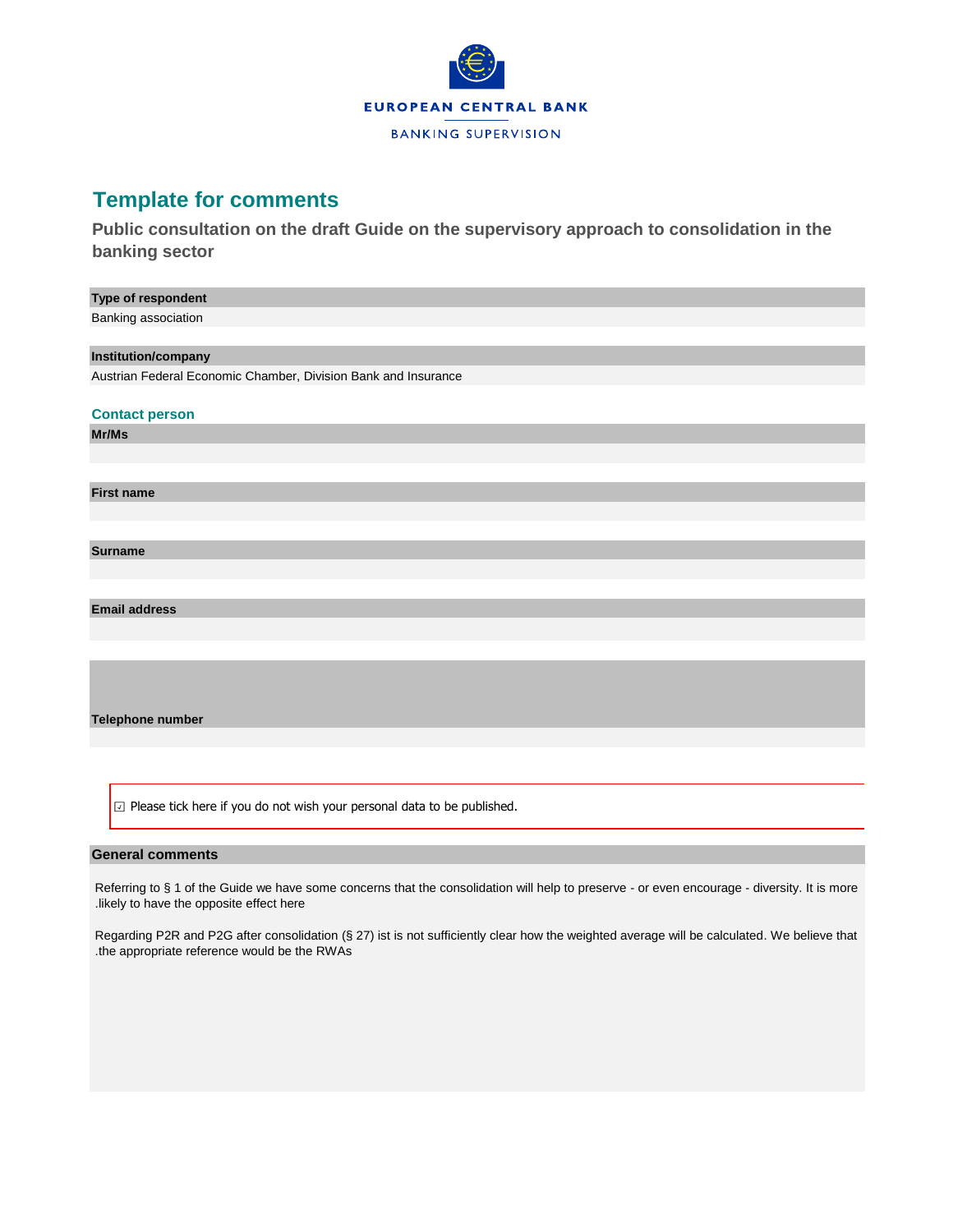| $\mathsf{Id}$ | Paragraph | Page | <b>Section</b>             | <b>Type of comment</b> | <b>Detailed comment</b>                                                                                                                                                                                                                                                                                                                                                                                                                                                                                                                                                                                                                                                                                                                                                                                                                                                                                                                                                                                                                                                                                                                                                                                             | <b>Concise statement as to why</b><br>your comment should be taken<br>on board | <b>Proposal for adjusted wording</b> | <b>Type of respondent</b> | <b>Institution/company</b>                                           | <b>Name of</b><br>commenter | <b>Personal data</b> |
|---------------|-----------|------|----------------------------|------------------------|---------------------------------------------------------------------------------------------------------------------------------------------------------------------------------------------------------------------------------------------------------------------------------------------------------------------------------------------------------------------------------------------------------------------------------------------------------------------------------------------------------------------------------------------------------------------------------------------------------------------------------------------------------------------------------------------------------------------------------------------------------------------------------------------------------------------------------------------------------------------------------------------------------------------------------------------------------------------------------------------------------------------------------------------------------------------------------------------------------------------------------------------------------------------------------------------------------------------|--------------------------------------------------------------------------------|--------------------------------------|---------------------------|----------------------------------------------------------------------|-----------------------------|----------------------|
|               | 8         | 3    | 1.2.1. Early communication | Clarification          | It is understood that ECB is keen to be<br>involved in a banking consolidation<br>transaction asap and before the public<br>information of market participants occurs. In<br>that respect we like to mention that parties of<br>a consolidation transaction will have to be<br>compliant with all obligations related<br>Confidentiality Agreements which might limit<br>the freedom to disclose even the sheer<br>existence of the specific consolidation<br>opportunity (however, this can be addressed<br>in the NDA/CA).                                                                                                                                                                                                                                                                                                                                                                                                                                                                                                                                                                                                                                                                                        | It reflects the pratical<br>implementation of such projects.                   |                                      | Banking association       | Austrian Federal Economic<br>Chamber, Division Bank and<br>Insurance |                             | Don't publish        |
| 2             | 9         | 3    | 1.2.1. Early communication | Clarification          | It should be taken into account that in an<br>early stage of the process and with respect to<br>the mostly tight time schedules, business<br>plans and integration plans are usually drawn<br>up based on a set of assumptions with<br>significant degree of uncertainty which during<br>due diligence can be narrowed down but not<br>eliminated. Therefore the earlier the ECB is<br>involved the less detailed and reliable the<br>provided information might be. Even at<br>signing of a transaction document such<br>business and integration plans may still be to<br>certain extent abstract and high level and<br>mainly reflecting the one-sided management<br>view of purchasing party. These plans will<br>however be refined further in a later stage in<br>parallel to the regulatory application<br>procedure and finalized once the interaction<br>and information flow between the two entities<br>is not restricted anymore. Especially the IT-<br>integration requires interaction between both<br>sides and with external providers regarding<br>the planning of necessary changes and<br>developments to close identified gaps in<br>order to establish realistic time plans and<br>milestones. | It reflects the pratical<br>implementation of such projects.                   |                                      | Banking association       | Austrian Federal Economic<br>Chamber, Division Bank and<br>Insurance |                             | Don't publish        |

- Fill in the 5 green columns only: "Paragraph", "Type of comment", "Detailed comment", "Concise statement as to why your comment should be taken on board", "Proposal for adjusted wording"; - Respect drop-down menus. Do not alter the drop-down menus.

**Deadline: 1 October 2020**

## **Template for comments**

Please enter all your feedback filling in the table below as following :

- Other columns, blue columns, are filled in automatically; do not alter them;

- Each comment shall deal with a single issue only; you can enter two comments for the same paragraph if you see several issues in the same paragraph; you can enter the same comment several times if it applies to several p

- Indicate whether your comment is a proposed amendment, clarification, deletion or addition to the guide;

- Propose an alternative wording when appropriate.

**Please do not make any changes to the structure of the template. Any feedback provided in a modified template will not be processed. To ease the feedback process, please ensure you provide your feedback in an xls format only (i.e. not pdf)**

## **Public consultation on the draft Guide on the supervisory approach to consolidation in the banking sector**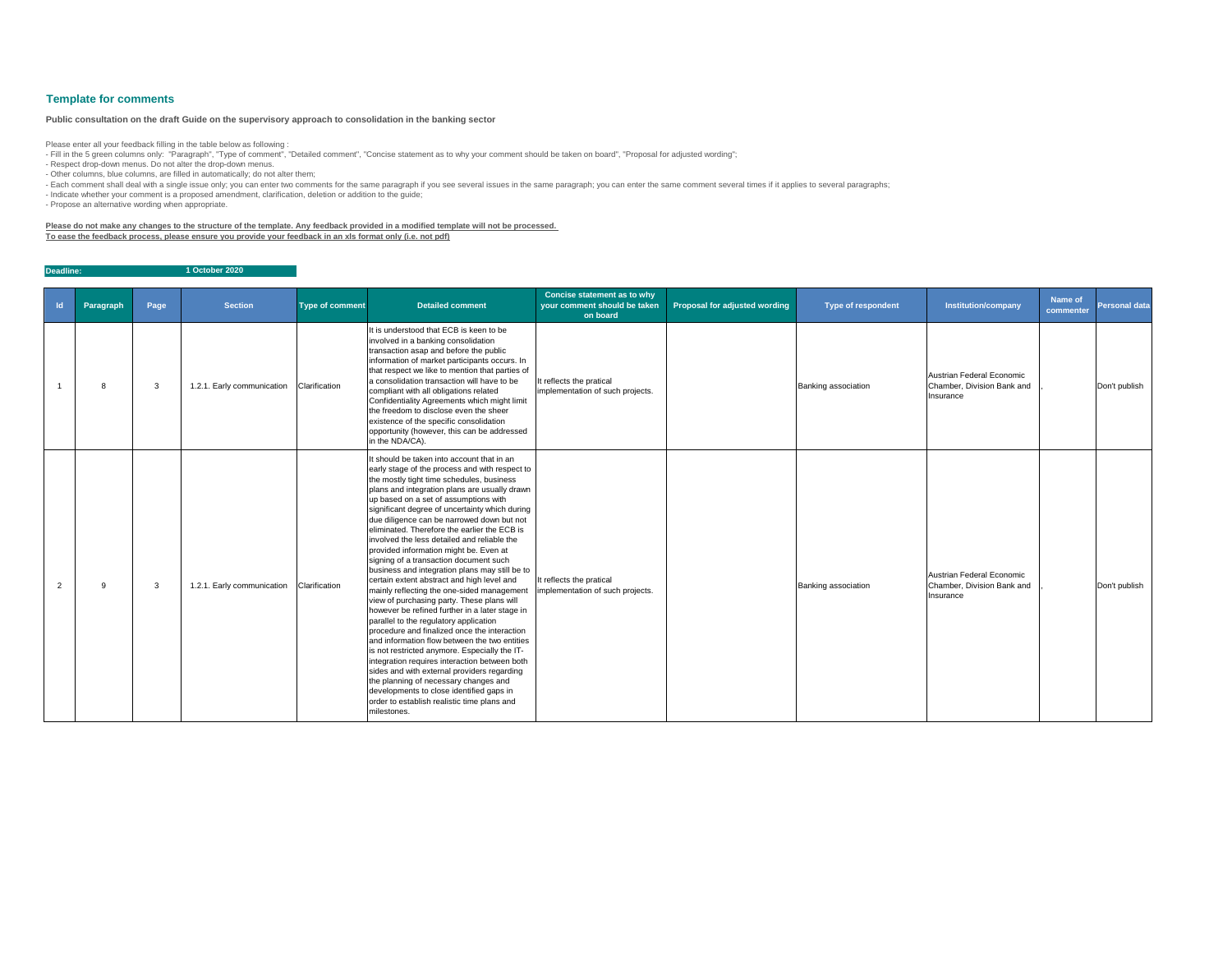| 3              |    | -1 | Introduction                              | Clarification | We would like to stress that in a<br>microeconomic dimension all these activities<br>pertain to the core functions of the banks'<br>corporate bodies and are to be fulfilled in<br>addition to the business-as-usual activities<br>and other business initiatives and projects. A<br>timely execution - including the time period<br>between signing and closing - is a key<br>success factor for a transaction and it<br>reduces operational risk. Execution risks are<br>inherent to integration projects and in case<br>they materialize, the steering and the<br>management of such risks and of the related<br>mitigation measures is a key task of the<br>project management and the Corporate<br>bodies of the bank(s). We expect that "close<br>supervision by ECB in the implementation<br>phase" does not result in unreasonably<br>excessive, additional work-load and/or<br>unplanned regulatory reviews, which could<br>endanger successful and in-time<br>implementation. | It reflects the pratical<br>implementation of such projects.                           | <b>Banking association</b> |
|----------------|----|----|-------------------------------------------|---------------|-----------------------------------------------------------------------------------------------------------------------------------------------------------------------------------------------------------------------------------------------------------------------------------------------------------------------------------------------------------------------------------------------------------------------------------------------------------------------------------------------------------------------------------------------------------------------------------------------------------------------------------------------------------------------------------------------------------------------------------------------------------------------------------------------------------------------------------------------------------------------------------------------------------------------------------------------------------------------------------------|----------------------------------------------------------------------------------------|----------------------------|
| $\overline{4}$ | 13 | 4  | 1.2.3. Implementation phase Clarification |               | We would like to stress that in a<br>microeconomic dimension all these activities<br>pertain to the core functions of the banks'<br>corporate bodies and are to be fulfilled in<br>addition to the business-as-usual activities<br>and other business initiatives and projects. A<br>timely execution - including the time period<br>between signing and closing - is a key<br>success factor for a transaction and it<br>reduces operational risk. Execution risks are<br>inherent to integration projects and in case<br>they materialize, the steering and the<br>management of such risks and of the related<br>mitigation measures is a key task of the<br>project management and the Corporate<br>bodies of the bank(s). We expect that "close<br>supervision by ECB in the implementation<br>phase" does not result in unreasonably<br>excessive, additional work-load and/or<br>unplanned regulatory reviews, which could<br>endanger successful and in-time<br>implementation. | It reflects the pratical<br>implementation of such projects.                           | <b>Banking association</b> |
| 5              | 30 | 9  | 3.3. Badwill                              | Clarification | We appreciate that ECB encourages banks<br>to benefit from the generation of badwill in<br>the framework of consolidation transactions<br>while we do not expect the implementation of<br>any additional regulatory requirements or<br>limitations beyond the requirement of<br>appropriate accounting treatment of badwill<br>according to the applicable accounting<br>principles. It might be a rather questionable<br>method to increase provisions without<br>material indication and for the sole purpose<br>of reducing potential profits from badwill.<br>Should the accounting treatment of risk<br>provisions and charges for integration costs<br>really be different from a so called "goodwill-<br>generating" or "at book value" transaction?                                                                                                                                                                                                                             | It refers to the accounting<br>standards and reflects the<br>practical implementation. | <b>Banking association</b> |

| Banking association | Austrian Federal Economic<br>Chamber, Division Bank and<br>Insurance | Don't publish |
|---------------------|----------------------------------------------------------------------|---------------|
| Banking association | Austrian Federal Economic<br>Chamber, Division Bank and<br>Insurance | Don't publish |
| Banking association | Austrian Federal Economic<br>Chamber, Division Bank and<br>Insurance | Don't publish |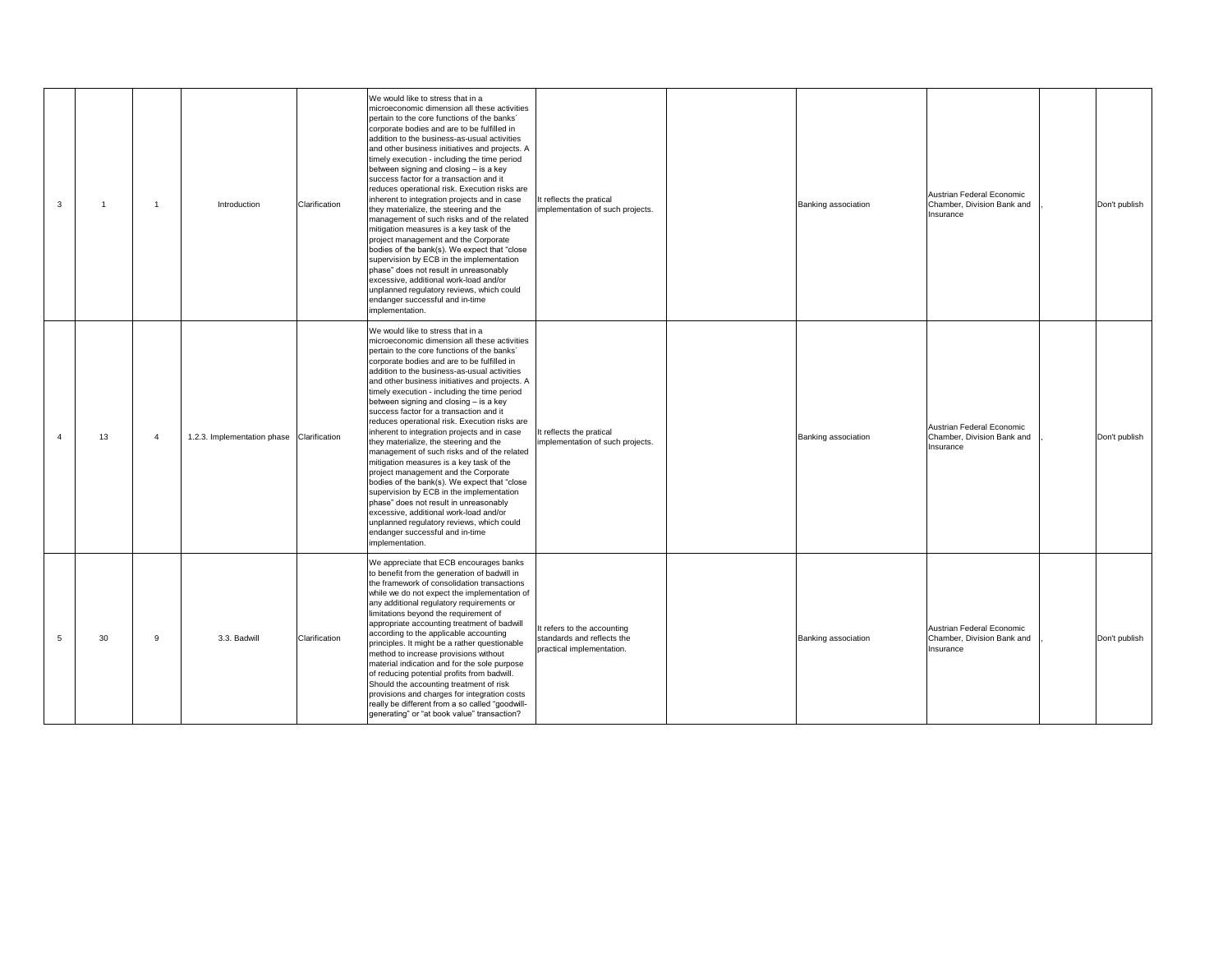| 6  | 31 | 9  | 3.3. Badwill         | Clarification | We appreciate that ECB encourages banks<br>to benefit from the generation of badwill in<br>the framework of consolidation transactions<br>while we do not expect the implementation of<br>any additional regulatory requirements or<br>limitations beyond the requirement of<br>appropriate accounting treatment of badwill<br>according to the applicable accounting<br>principles. It might be a rather questionable<br>method to increase provisions without<br>material indication and for the sole purpose<br>of reducing potential profits from badwill.<br>Should the accounting treatment of risk<br>provisions and charges for integration costs<br>really be different from a so called "goodwill-<br>generating" or "at book value" transaction? | It refers to the accounting<br>standards and reflects the<br>practical implementation.                                                         |  |
|----|----|----|----------------------|---------------|-------------------------------------------------------------------------------------------------------------------------------------------------------------------------------------------------------------------------------------------------------------------------------------------------------------------------------------------------------------------------------------------------------------------------------------------------------------------------------------------------------------------------------------------------------------------------------------------------------------------------------------------------------------------------------------------------------------------------------------------------------------|------------------------------------------------------------------------------------------------------------------------------------------------|--|
| 7  | 32 | 9  | 3.3. Badwill         | Clarification | We appreciate that ECB encourages banks<br>to benefit from the generation of badwill in<br>the framework of consolidation transactions<br>while we do not expect the implementation of<br>any additional regulatory requirements or<br>limitations beyond the requirement of<br>appropriate accounting treatment of badwill<br>according to the applicable accounting<br>principles. It might be a rather questionable<br>method to increase provisions without<br>material indication and for the sole purpose<br>of reducing potential profits from badwill.<br>Should the accounting treatment of risk<br>provisions and charges for integration costs<br>really be different from a so called "goodwill-<br>generating" or "at book value" transaction? | It refers to the accounting<br>standards and reflects the<br>practical implementation.                                                         |  |
| 8  | 32 | 9  | 3.3. Badwill         | Clarification | The decision to distribute dividends is usually<br>the result of available resources (profit,<br>capital), the management's mid-term capital<br>plan taking into account the expectations of<br>the owners and rather not related to the<br>question regarding a specific origin of the<br>profit. Furthermore, there should not be any<br>further restrictions for the payments of<br>dividends besides the alredy excisting (legal)<br>regulations.                                                                                                                                                                                                                                                                                                       | It refers to the existing (legal)<br>regulations with respect to the<br>distribution of dividends and<br>reflects the pratical implementation. |  |
| 9  | 33 | 9  | 3.3. Badwill         | Clarification | We appreciate that ECB encourages banks<br>to benefit from the generation of badwill in<br>the framework of consolidation transactions<br>while we do not expect the implementation of<br>any additional regulatory requirements or<br>limitations beyond the requirement of<br>appropriate accounting treatment of badwill<br>according to the applicable accounting<br>principles. It might be a rather questionable<br>method to increase provisions without<br>material indication and for the sole purpose<br>of reducing potential profits from badwill.<br>Should the accounting treatment of risk<br>provisions and charges for integration costs<br>really be different from a so called "goodwill-<br>generating" or "at book value" transaction? | It refers to the accounting<br>standards and reflects the<br>practical implementation.                                                         |  |
| 10 | 34 | 10 | 3.4. Internal models | Clarification | It would be helpful to have guidance on the<br>expected approach in case the approved IRB<br>models of the acquiring entity could be used<br>for exposures with similar characteristics of<br>the acquired entity. In addition, it is unclear<br>what are the expectations in case the<br>acquired entity employs models for<br>exposures classes that are new to the<br>acquiring entity. Are applications for the new<br>models expected to be filed by the acquiring<br>entity? What shall be the treatment of those<br>exposures until the approval?                                                                                                                                                                                                    | More guidance for the approach of<br>consolidating existing internal<br>models is needed.                                                      |  |

| Banking association | Austrian Federal Economic<br>Chamber, Division Bank and<br>Insurance | Don't publish |
|---------------------|----------------------------------------------------------------------|---------------|
| Banking association | Austrian Federal Economic<br>Chamber, Division Bank and<br>Insurance | Don't publish |
| Banking association | Austrian Federal Economic<br>Chamber, Division Bank and<br>Insurance | Don't publish |
| Banking association | Austrian Federal Economic<br>Chamber, Division Bank and<br>Insurance | Don't publish |
| Banking association | Austrian Federal Economic<br>Chamber, Division Bank and<br>Insurance | Don't publish |